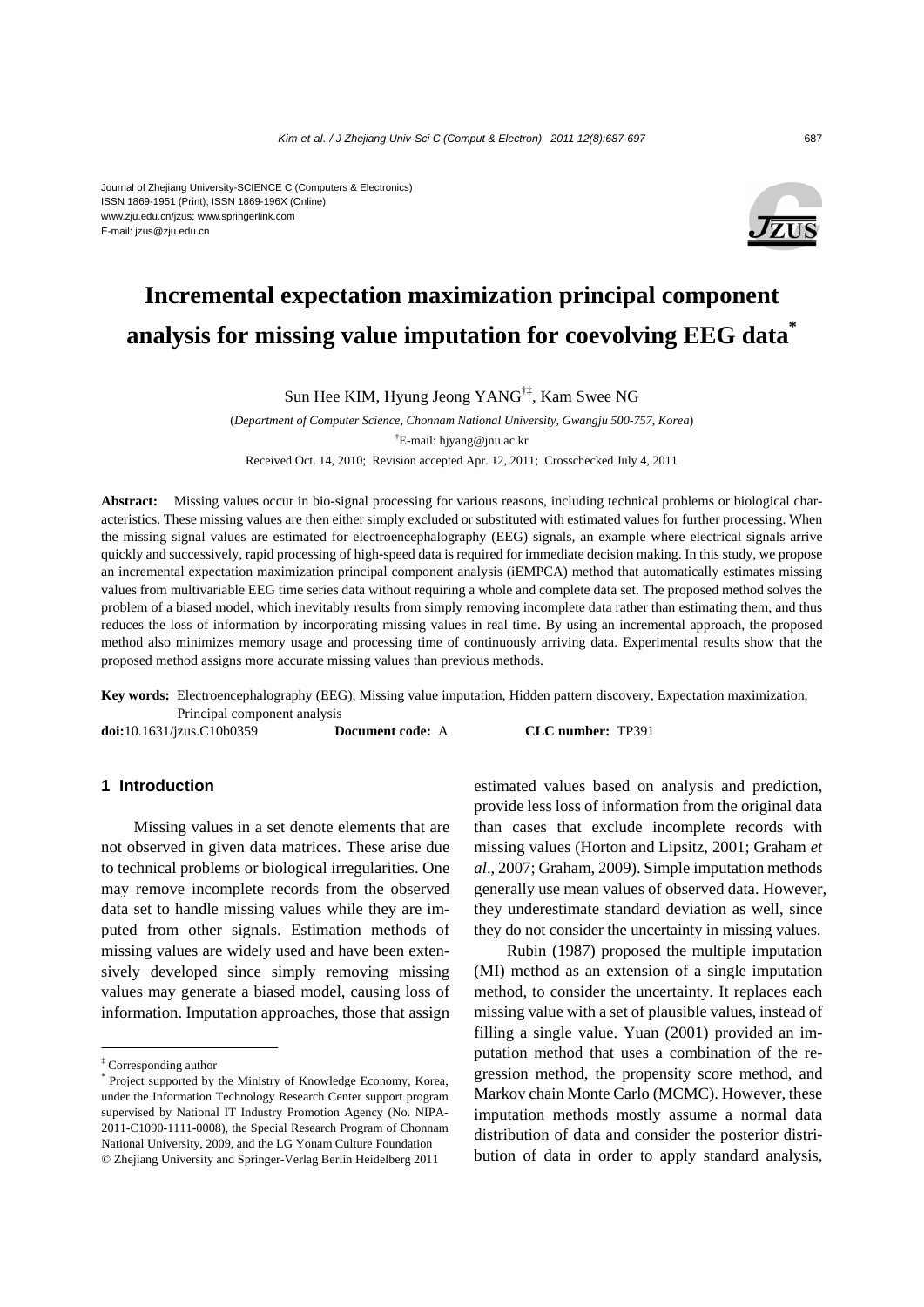such as general regression and analysis of variance (ANOVA).

In some cases, maximum-likelihood approaches generate good estimates from incomplete data via weighted estimation procedures, such as an expectation and maximization (EM) algorithm. These methods are more efficient because they do not require a model fitting test for posterior distribution of log-likelihood (Schafer, 1997; Little and Rubin, 2002). Adams *et al*. (2002) applied EMPCA by integrating principal component analysis (PCA) and the EM algorithm in pharmaceutical data for missing value imputation. Zhao *et al*. (2006) compared imputation performances between Robust EMPCA and a modified version of EMPCA using the data acquired from a waste water treatment process. Although Robust EMPCA is known to be superior to existing methods for estimating missing values, Zhao insisted Robust EMPCA performs well only in the case of non-negative data.

EEG signals contain the information for diagnosis with the form of a continuous graph (Smith, 2005). Many methods, including PCA, wavelet transform, adaptive auto regressive model, adaptive Gaussian representation, and independent component analysis, have been proposed to extract hidden information from EEG signals (Subha *et al*., 2010). However, these methods consider only complete EEG data. Data sets often include missing values during recoding of EEG signals for the following reasons: measuring equipment, movement, and communication disconnection. Previous methods also do not consider the characteristic of EEG signals that arrive consecutively from multiple electrodes, so real-time processing for EEG signals is essential.

In this paper, we propose an incremental EMPCA (iEMPCA) model. The proposed model incrementally updates the weights of PCA and the EM algorithm is used to estimate missing values using the maximum likelihood parameter in the model. The proposed method can perform real-time processing using an incremental model and summarizes large data by detecting hidden variables. It solves the problem of a biased model, which is inherited from missing data, and reduces the loss of information by imputing missing values. It decreases the computation complexity of the learning process by discovering major patterns. We measure similarities between original data and imputed data in EEG signals to

confirm efficiencies of the proposed method, and compare it to existing methods.

## **2 Related works**

Studies of missing value imputation that address clinical data often appear in fields of health science, biology and medical science (Musil *et al*., 2002). Among the methods for handling the missing values we commonly find simple imputation, multiple imputation, and maximum-likelihood estimation (MLE). Simple imputation methods generally use *K*-nearest neighbors and mean values of observed data. Dixon (1979) compared several simple imputation methods such as mean imputation, least squares estimation, and classical *K*-nearest neighbors. Abdala and Saeed (2004) used a weighted *K*-nearest neighbor algorithm to estimate the values of missing clinical laboratory data such as blood gasses, blood chemistry, and blood counts. Recently, Norazian *et al*. (2008) used mean and interpolation imputation to estimate missing values from air pollution data. However, because they did not use full information of observed values, these methods have drawbacks in that they may generate biased distribution of variance.

Rubin (1978) proposed a multiple imputation method that imputes a missing value with more than one estimated value to compensate for this drawback. Rosenbaum and Rubin (1983) proposed the propensity score methods using discriminant analysis and logistic regression. Posterior distributions of Bayesian inference were applied in MCMC to express unknown parameters (Schafer, 1997; Yuan, 2001). This method iterates two steps, imputation and posterior. The imputation step estimates the missing values using the mean vector and covariance matrix. The posterior step computes posterior probability distribution of the unknown parameters. Raghunathan *et al*. (2001) proposed multivariate imputation using a regression sequence for missing values. This approach obtains the imputations by drawing values from the truncated predictive distributions and fitting a sequential regression on incomplete data sets generated from hypothetical populations. Ni *et al*. (2005) estimated the performance of the various multiple imputation methods in traffic data monitored by video cameras. Janssen *et al*. (2009) evaluated multiple imputation methods using deep vein thrombosis with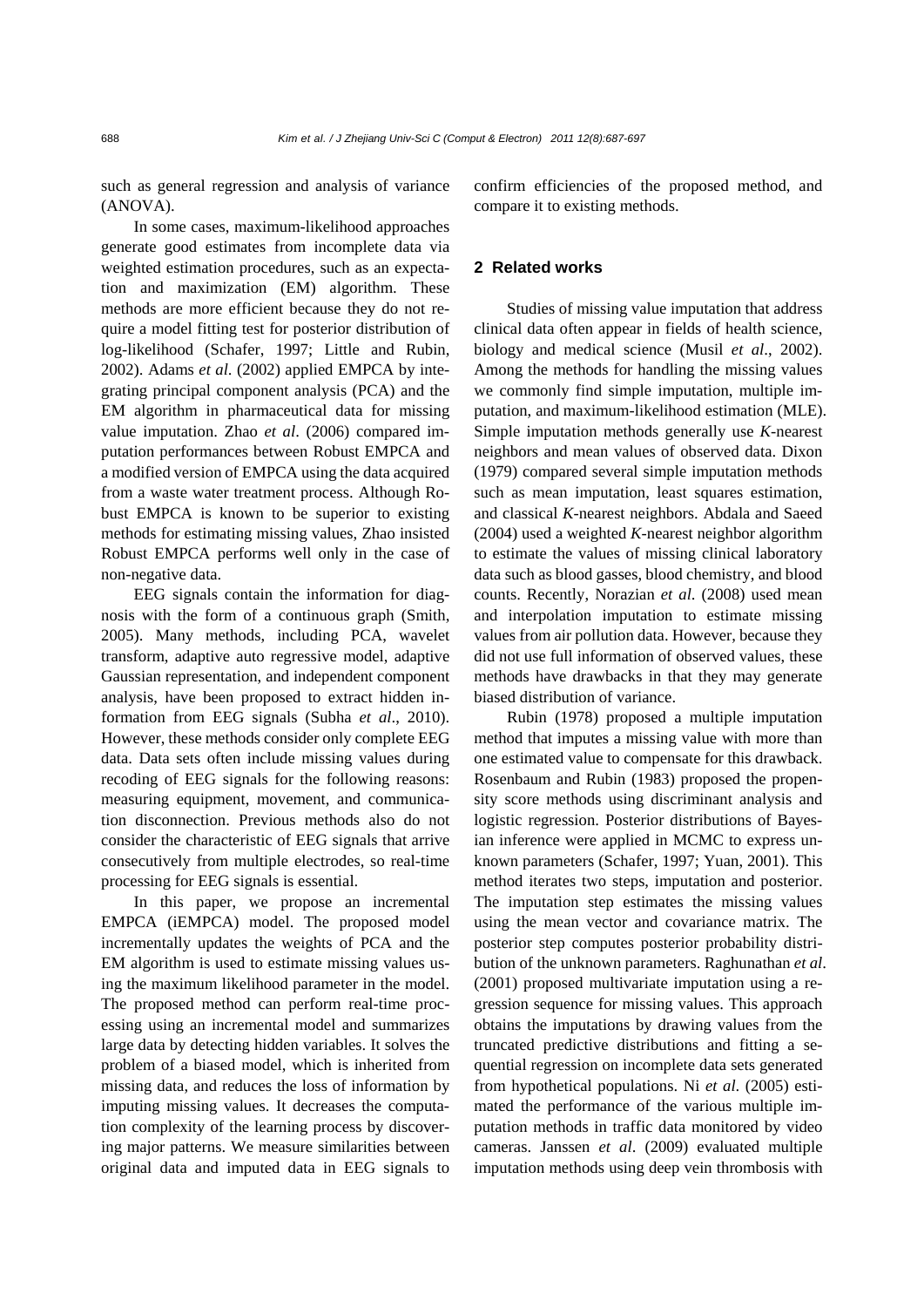missing values to predict future event occurrence or the presence of a disease. However, these imputation methods require input parameters, which make them less accessible for general cases.

MLE is a well-known statistical estimation method that finds the parameter to maximize the likelihood function. Dempster *et al*. (1977) used an approach to compute maximum likelihood in various levels such as truncated and censored data when observed data are the incomplete data. Schneider (2001) estimated incomplete climate data and simulated surface temperature data using regularized expectationmaximization (EM) to compute the MLE. They both used an iterative method to estimate missing values using covariance matrices and mean values. Smith *et al*. (2003) estimated the missing data using EM and data augmentation (DA) in the traffic data collected in real time. However, compared with other methods, MLE approaches require relatively large-scale samples to generate precise estimations again, negatively affecting the accessibility of this approach for general cases.

Another approach was taken by Sharma *et al*. (2004) who focused on factor models to update pseudo-missing values of six permanent traffic counts (PTCs) based on neural networks, regression models, and an autoregressive integrated moving average (ARIMA) model. Al-Deek *et al*. (2004) and Zhong *et al*. (2005) estimated missing values with basic linear analysis techniques. Wang *et al*. (2006) proposed an imputing approach based on the support vector regression (SVR) method. This technique utilizes an orthogonality coding input scheme in a gene expression profile. Yamaguchi *et al*. (2008) demonstrated their model on clinical data of bladder cancer patients with missing values by applying self-organizing maps (SOM). They compared the model's discriminative ability by the receiver operating characteristic (ROC) area. Recently, Ryan *et al*. (2010) evaluated four alternative imputation strategies—one global (PCA based) and three local (nearest neighbor based). Ching *et al*. (2010) proposed a weighted local least square imputation (WLLSI) approach for missing value estimation to a breast cancer dataset. However, these methods require an entire data set to estimate missing values, and they were not designed to precisely handle the time series in cases of missing values.

In this study, we propose an incremental EM PCA that can impute the missing values of time series data in real time. The proposed method shows the short processing time of missing value imputation. iEMPCA simultaneously addresses such perennially challenging issues as missing value imputation, limited memory, and processing time in time series data.

#### **3 Materials and methods**

In this section, we discuss how the idea of EMPCA is developed in an incremental way. The purpose of iEMPCA is to recover missing values incrementally. Missing values can be inferred from other observed values based on correlations between different sequences.

## **3.1 Expectation maximization principal component analysis**

Traditional PCA is widely known for both dimensionality reduction and feature extraction. PCA extracts eigen components, indicating data characteristics. It reduces the dimensionality by taking the characteristic components, which are representative data among the components. In short, PCA seeks an axis of the principal component that expresses the data sufficiently well (Smith, 2002). The dimensionality is reduced by projection to data matrix *X* with the axis of the principal components. The axis of the principal components is computed with the eigenvector and eigenvalue. The principal components can be computed using singular value decomposition (SVD) as follows:

$$
X = UAV^{\mathrm{T}} = TV^{\mathrm{T}},
$$

where  $X_{n\times m}$  is the data matrix with *n* features and *m* observations,  $T_{n \times f}$  is a matrix containing the loading vectors,  $V_{m \times f}$  is a matrix containing the score vectors,  $f$ specifies the number of principal components, and *m* indicates the time point in time series data (Stanimirova *et al*., 2007).

However, if data matrix  $X$  contains the missing values, a traditional PCA approach is no longer coherent. Al-Deek and Roweis proposed an improved PCA approach based on expectation-maximization (termed EMPCA) to resolve the missing value problem (Roweis, 1998; Al-Deek *et al*., 2004). EMPCA is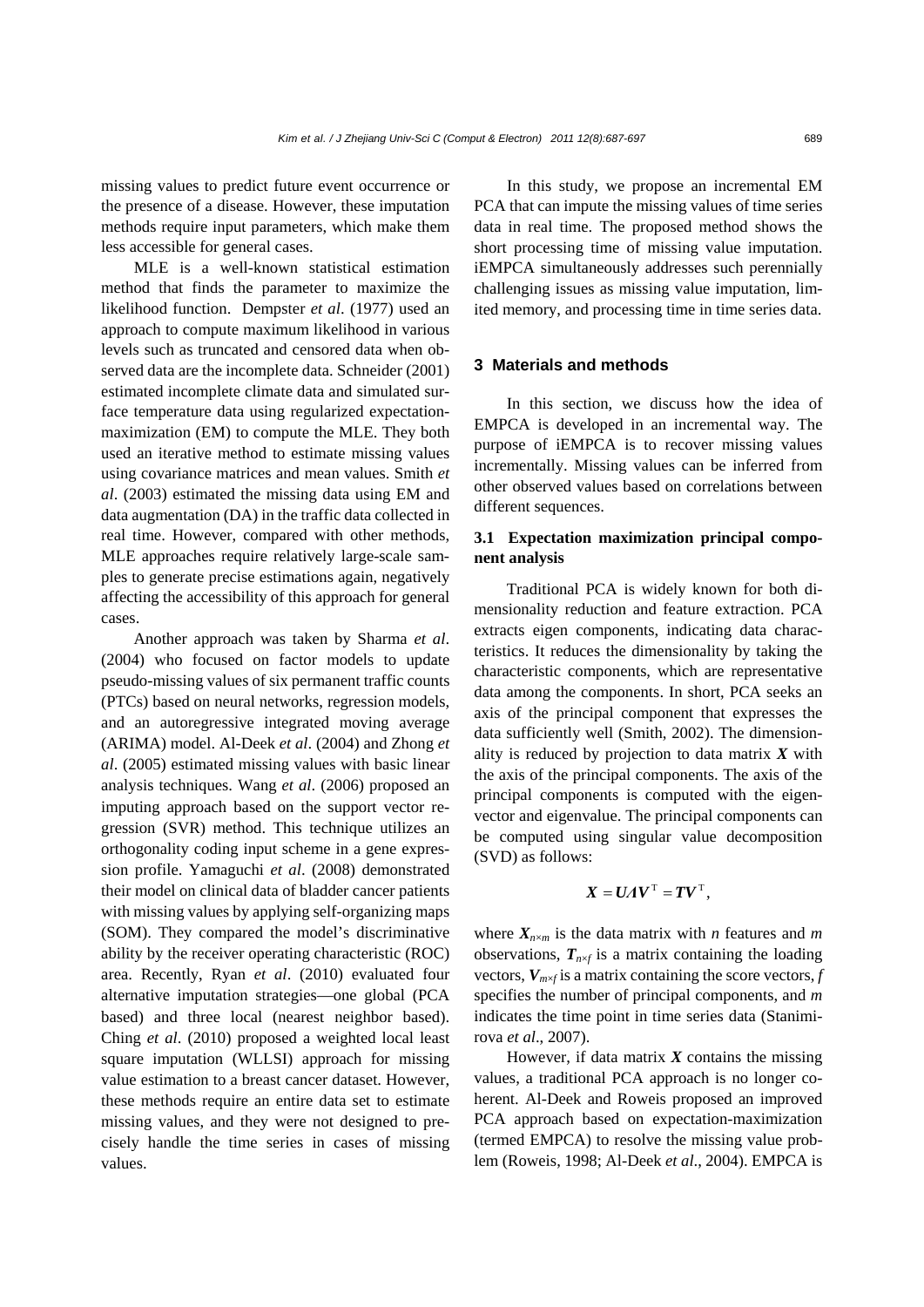computationally efficient in time and space by extracting a few eigenvectors and eigenvalues from large-scale collections of high-dimensional data. Also, it does not require computing the sample covariance of the data.

The EM-based PCA algorithm seeks the values of missing data using two steps. E-step includes filling a missing value with a base at the expectation values of data. The initial value begins with the mean of the row and the column. M-step maximizes a value obtained at E-step, and the missing values are refilled with the predicted values by PCA in the iterative process of EM.

E-step: 
$$
P = (C^{\mathrm{T}}C)^{-1}C^{\mathrm{T}}X, \qquad (1)
$$

$$
M-step: \tC = XPT(PPT)-1,
$$
 (2)

where **P** is a  $k \times m$  matrix and **C** is an  $n \times k$  matrix. Therefore, *X* is modeled as the combination of *C* and *P* with noise, *X*=*CP*+*N*, where *N* is noise (Zhao *et al*., 2006).

PCA is applied on the completed data that are filled by the mean of the row and column. The data are then reconstructed to be used as alternates of missing values until convergence. The EMPCA algorithm can be explained as follows: First, missing values are initialized by means of row and column of the data matrix *X*. PCA is then performed on the completed data set. E-step and M-step are repeatedly taken using Eqs. (1) and (2).

The data matrix *X* is reconstructed with the number of predefined principal components using Eqs. (3) and (4):

$$
Y = C_{new}^T X
$$
, // Project X onto loading vector  $C_{new}$  (3)

$$
\hat{\mathbf{X}} = \mathbf{C}_{\text{new}} \mathbf{Y} \ . \ // \ \text{Reconstruction} \tag{4}
$$

Next, the missing values are replaced with their reconstructed values as Eq. (5). The observed values of *X* remain unchanged.

$$
X^r = \hat{X}
$$
, // Replace the missing values (5)

where *r* is the number of iterations.

Error = 
$$
MSE(X, X^r)
$$
. // Estimate the error rate (6)

The last three steps are repeated until convergence by Eq.  $(6)$ . The data matrix *X* that contains the missing values is replaced with estimated values generated by the EMPCA algorithm.

## **3.2 iEMPCA for missing values**

EEG time series are composed by the data matrix of the variable *n* and observed time tick *t*. For example, data set *X* is an *n*×*t* matrix. PCA reduces the data  $X=(x_1, x_2, \ldots, x_n)$  in *n* dimensions to  $Y=(y_1, y_2, \ldots, y_n)$  $y_k$ ) in *k* dimensions, where  $k < n$ . The maximum information of data  $X$  is kept and principal components are not correlated to each other. The general form of the linear combination of the principal components is denoted as *Y*=*W*<sup>T</sup> *X*.

The feature vector of the reduced dimensionality is expressed as  $Y = W_k^T X$ . *W* consists of *n*×*k* basis vectors. The basis vector is generally a standard basis vector. However, in the case of EEG time series data, a standard basis vector is far from the ideal way to express the data, since the data are measured by a time tick. Therefore, a new method that processes data according to time ticks is required for real-time analysis of time series data. Papadimitriou *et al*. (2005) proposed incremental PCA (iPCA) to resolve the problem of real-time analysis. It processes time series data by automatically updating the basis vector in each time tick. Table 1 shows the notations.

**Table 1 Notations used in this paper** 

| Symbol               | Description                                                    |
|----------------------|----------------------------------------------------------------|
| W                    | Weight matrix                                                  |
| $w_i$                | <i>i</i> th participation weight vector                        |
| $\mathbf{x}_t$       | <i>n</i> input values at time <i>t</i>                         |
| X                    | $X=(x_1, x_2, , x_n)$                                          |
| $x_{\text{replace}}$ | replaced values at time t                                      |
| $x_{t,\text{miss}}$  | <i>n</i> input values containing missing values at<br>time $t$ |
| $x_{\text{mean}}$    | Mean of $x_1, x_2, , x_{t-1}$                                  |
| $\hat{x}_i$          | Reconstruction of $x_t$                                        |
| Y                    | Hidden variable matrix                                         |
| $\mathbf{v}_t$       | Vector of hidden variables for $x_t$                           |
| λ                    | Exponential forgetting factor                                  |
| $E_{i,t}$            | Total energy of <i>i</i> th hidden variables up to time t      |
| $E_{\rm hv}$         | Old total hidden variable energy                               |
| $E_x$                | Old total input data energy                                    |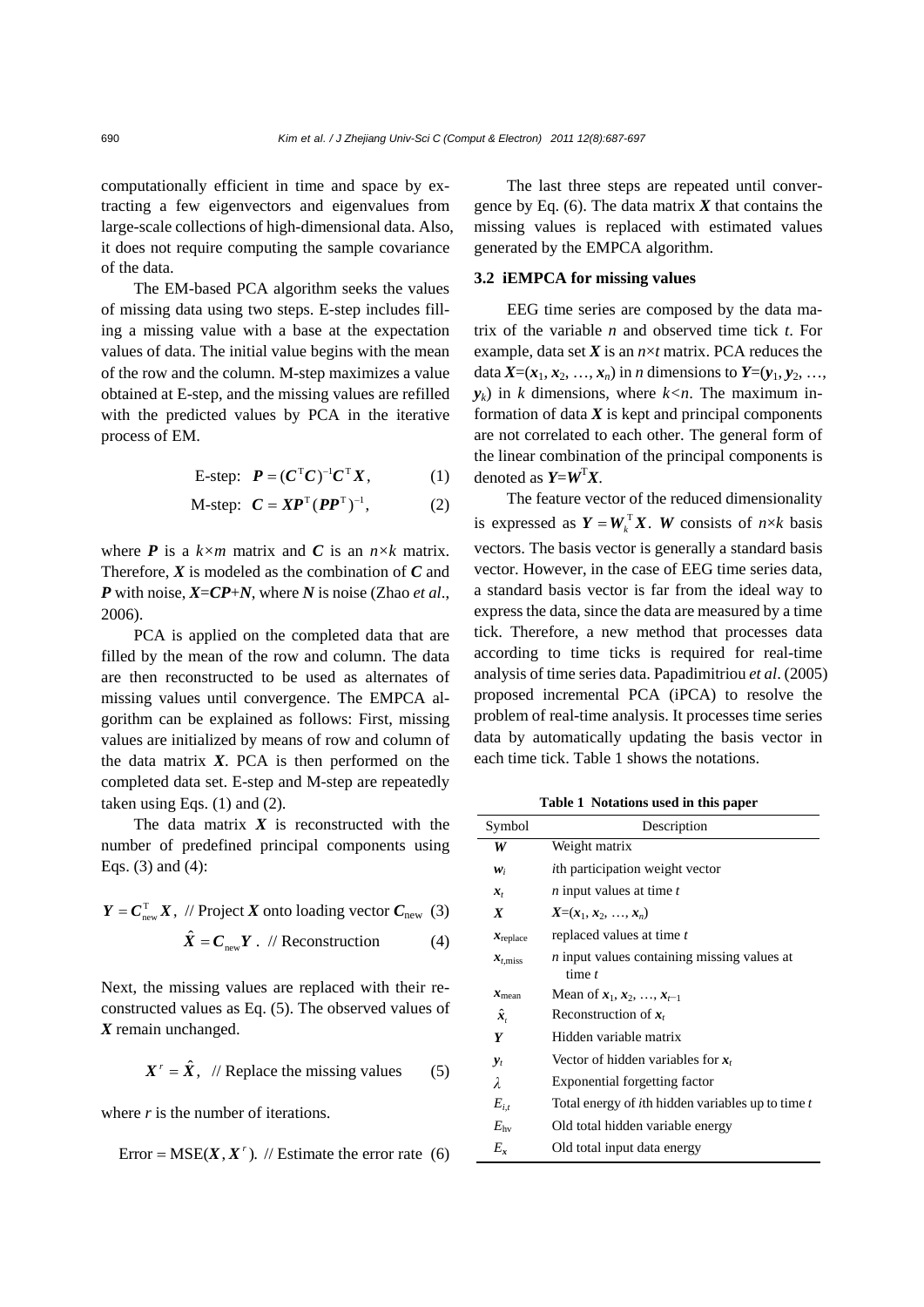In this study, we employ iPCA, which finds a new weight vector, *wi*, while incrementally updating the basis vector. The number of hidden variables is adjusted by updating the weight vector, which minimizes the average reconstruction error at each time tick (Papadimitriou *et al*., 2005). When we compute the *i*th hidden variable,  $y_{i,\tau}$  (1≤*τ*≤*t*) is expressed as

$$
y_{i,\tau} = \sum_{n=1}^{N} (w^{\mathrm{T}})_{n,i} \cdot x_{n,\tau}.
$$
 (7)

We evaluate the magnitude of the *i*th hidden variable to incrementally determine the number of hidden variables by

$$
E_{i,t} = \frac{1}{t} \sum_{\tau=1}^{t} y_{i,\tau}^2.
$$
 (8)

The threshold of magnitude follows the standard value from a minimum of 95% to a maximum of 98% as defined in Pan *et al*. (2004) and Sun *et al*. (2005). We re-express the magnitude threshold by energy. The energy threshold corresponds to a bound that contains the values of the upper and lower bounds of the energy. Its function is to determine how many hidden variables should be retained. The number of hidden variables will be increased if the maintained energy of hidden variables at the particular timestamp is less than the lower bound of the energy. Conversely, the number of hidden variables will be decreased if the estimated energy is too high. We may lose some of useful information if we set the lower bound energy too low, since fewer hidden variables will be obtained. Therefore, in our experiment, we keep track of the energy level of the hidden variables to obtain an efficient result, even though the first few hidden variables are sufficient to summarize the entire EEG signals.

The reconstruction of  $x_t$  is as shown in Eq. (9):

$$
\hat{\boldsymbol{x}}_t = \sum_{i=1}^k \boldsymbol{w}_i \cdot \boldsymbol{y}_t, \tag{9}
$$

where  $\hat{x}$ , denotes the reconstruction after projection on the *k*-dimensional space. The reconstruction error rate in Eq. (10) is used to update the basis vector:

$$
e = \|\hat{\boldsymbol{x}}_t - \boldsymbol{x}_t\|.\tag{10}
$$

If the new sample  $x_{t+1}$  contains missing values, the proposed method imputes the missing values using the incremental EMPCA approach. The model analyzes data as a unit of time tick in which the number of hidden variables is changed incrementally by updating the basis vector, as in iEMPCA (Algorithm 1). This approach uses the exponential forgetting factor *λ* to reflect more recent trends in EEG data. In this study, we assume *λ*=0.96; the typical choice of *λ* is between 0.96 and 0.98 (Pan *et al*., 2004; Sun *et al*., 2005). A large buffer space is not required with this incremental EMPCA approach, which helps reduce the amount of memory required.

#### **Algorithm 1** iEMPCA algorithm **Input:**

New input  $\mathbf{x}_t \in \mathbb{R}^n$ Predefined lower bound energy *f* Predefined upper bound energy *F* Exponential forgetting factor *λ* **Output:**  Estimated missing values  $x_{\text{replace}}$ **Algorithm if** input vector *x* includes missing values  $x_t$ <sub>miss</sub>  $x_{\text{replace}} = x_{t,\text{miss}} = x_{\text{mean}}$  // Initialize the missing values // by  $x_{\text{mean}}$  while the observed values of  $x_t$  remain // unchanged Error=MSE( $x_t$ ,  $x_{replace}$ ) // Estimate the error rate while no convergence E-step:  $\textbf{\textit{P}}=(\textit{W}^\mathrm{T}\textit{W})^{-1}\textit{W}^\mathrm{T}\textit{x}_\mathrm{replace}$  $\mathbf{M}\text{-step: } \boldsymbol{W}_{\text{new}}\text{=} \boldsymbol{x}_{\text{replace}} \boldsymbol{P}^\text{T} (\boldsymbol{\dot{P}} \boldsymbol{P}^\text{T})^{-1}$ Replace the missing values using Eqs. (3)–(6) **end while**   $y = W_{\text{new}}^T$ ,  $x_{\text{replace}}$  // Compute hidden variables  $E_{\text{hv}} = \lambda E_{\text{hv}} + y^2$ // Compute the energy of total hidden variables *E*<sub>*x*</sub>=*λE*<sub>*x*</sub> +  $\boldsymbol{x}_{\text{replace}}^2$ // Compute energy of total input data **if**  $E_{\text{hv}} \leq fE_x$  $k = k + 1$ // Increase the number of hidden variables **else if** *E*hv*>FE<sup>x</sup> k*=*k*−1 // Decrease the number of hidden variables **end if else** // input vector  $x_t$  does not include missing values // at time *t*  **for**  $i=1$  to  $k \neq k$  is the number of hidden variables Update the weight vector using Eqs. (7)–(10) **end for**  // Adjust the number of hidden variables, *k* **if**  $E_{\text{hv}} \leq fE_x$ *k*=*k*+1 **else if** *E*hv>*FE<sup>x</sup> k*=*k*−1 **end if**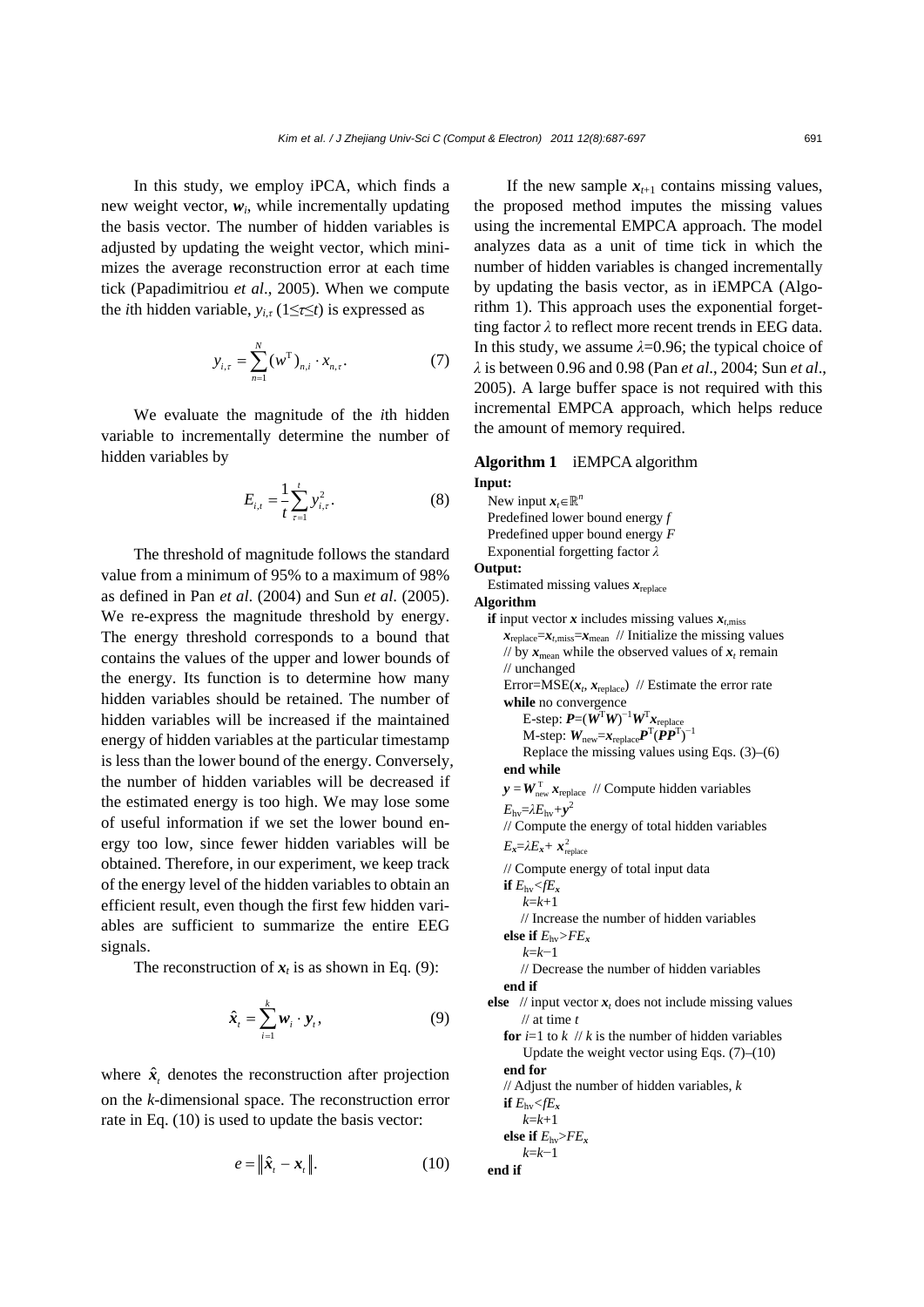Given multiple EEG time series data with missing values, the proposed iEMPCA method that estimates these missing values is applied. It extracts patterns which describe data characteristics that have changed over time. In addition, the proposed method detects the correlation amongst the data, by discovering hidden variables within the EEG data. iEMPCA does not have a large memory requirement; therefore, it is possible to determine the data characteristics and accurately estimate missing EEG time series values in real time.

#### **4 Experimental results**

In this section, we illustrate the EEG signals data acquisition process. Experimental results are presented in several aspects to show the effectiveness and efficiency of the proposed method.

## **4.1 Data sets**

In our iEMPCA tests, we used three sets of multivariate EEG time series data (Table 2). The first EEG data set (publicly available at http://www.epileptologie-bonn.de/cms/) reflects a spasmodic epilepsy as provided by Krug. It was measured using 100 channels for 23.6 s. These data were recorded by a continuous multi-channel EEG after visual confirmation of the activity of the muscle or movement of eyes. Environments of the five subjects differ. Subjects 1 and 2 are eye open and closed conditions. Subject 3 is from the hippocampal formation of the opposite hemisphere of the brain, and subject 4 is from the epileptogenic zone. Both subjects 3 and 4 were recorded in seizure-free intervals. Subject 5 contains

seizure activity. Subjects 1 and 2 were recorded extracranially and subjects 3, 4, and 5 were recorded intracranially. In this study, we illustrate experiment results from three subjects  $(1, 3, 5)$  to exclude similar results.

The second data set is Event Related Potential (ERP) provided on http://sccn.ucsd.edu/~arno/ fam2data/publicly\_available\_EEG\_data.html. It was recorded using 31 channels from participants sitting in a dimly lit room with a screen. The subjects performed two tasks—an animal categorization task and a recognition task. An 8-bit color vertical photograph was flashed for 20 ms using a programmable graphic board. This short presentation time avoids subjects using exploratory eye movement to respond. Participants gave their responses by pressing a 'go/no go' button. In the animal categorization task, participants had to respond whenever there was an animal in the picture. Both tasks were organized in a series of 100 images, in which 50 target images and 50 non-target images were mixed.

The self-regulation EEG data set is provided by Klaus in http://www.bbci.de/competition/ii/. The experiment was conducted to determine the position of a target in a computer screen. While recording EEG signals, a subject moved the cursor by thought from left to right or from top to bottom to hit the target on the screen. Self-regulation EEG data were collected using 64 channels from three subjects. The subject's goal was to move the cursor to the height of the target. When the cursor reached the right edge, the screen went blank. In this work, we used 1–6 sessions of each subject. All EEG data were given as complete data sets without missing values. To measure the accuracy of the missing value imputation, we should know

| Data set        | Subject                       | Session | Number of sensors | Number of time points | Trial/Task     |
|-----------------|-------------------------------|---------|-------------------|-----------------------|----------------|
| Epilepsy        | 1, 3, 5                       |         | 100               | 4097                  | 1 task         |
|                 |                               | $1 - 4$ | 31                | 234360                | $100*4$ trials |
| $\overline{c}$  |                               | $1 - 4$ | 31                | 206440                | $100*4$ trials |
| ERP             | 3                             | $1 - 4$ | 31                | 227240                | $100*4$ trials |
|                 | 4                             | $1 - 4$ | 31                | 206640                | $100*4$ trials |
|                 | 5                             | $1 - 4$ | 31                | 215680                | $100*4$ trials |
|                 | 6                             | $1 - 4$ | 31                | 207320                | $100*4$ trials |
|                 |                               | $1 - 6$ | 64                | 172992                | $192*6$ trials |
| Self-regulation | $\mathfrak{D}_{\mathfrak{p}}$ | $1 - 6$ | 64                | 172992                | $192*6$ trials |
|                 | 3                             | $1 - 6$ | 64                | 174720                | $192*6$ trials |

**Table 2 Data description of the three sets of multivariate EEG time series data**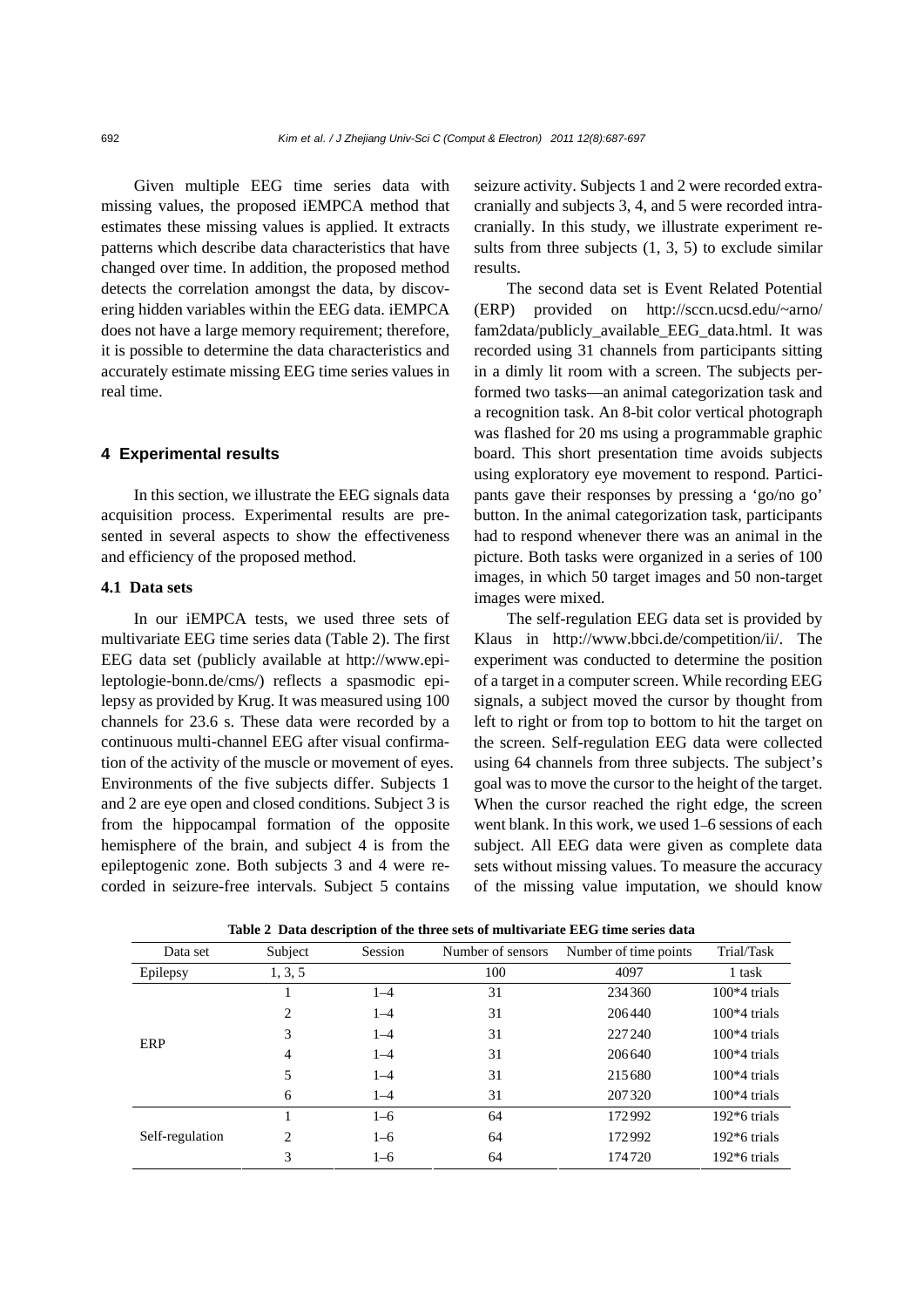the real values of missing values. However, it is very difficult to grasp the basic truth of missing values from real data. Therefore, we generated 5%, 10%, and 15% of missing values in the original observed data to verify the efficiency of missing value imputation as previous works conducted the missing value imputation (Schlogl and Supp, 2006; Acar *et al*., 2011).

#### **4.2 Accuracy of imputation of missing values**

We applied iEMPCA on EEG data sets containing missing values and then measured the accuracy of the resulting estimated values. The proposed method uses energy values from 0.95 to 0.98 to automatically extract the number of hidden variables that summarize the data set. We compared the accuracy to that of Robust EMPCA (Zhao *et al*., 2006) and missing value SVD (MSVD) (Troyanskaya *et al*., 2001) (Tables 3–5). The accuracy of the missing value imputation was estimated by the root mean square error (RMSE). In Epilepsy EEG data, the proposed method shows 0.0087 and 0.0034 lower imputation RMSE, on average, than Robust EMPCA and MSVD, respectively. This represents 20% and 9% improvement over Robust EMPCA and MSVD, respectively.

| Subject | Rate of miss-     |          | Number of hidden variables |             |          | Error rate   |             |  |
|---------|-------------------|----------|----------------------------|-------------|----------|--------------|-------------|--|
|         | ing values $(\%)$ | Proposed | Robust EMPCA               | <b>MSVD</b> | Proposed | Robust EMPCA | <b>MSVD</b> |  |
|         | 5                 | 22       | 22                         | 80          | 0.0289   | 0.0482       | 0.0334      |  |
| 1       | 10                | 21       | 22                         | 80          | 0.0337   | 0.0529       | 0.0397      |  |
|         | 15                | 21       | 22                         | 80          | 0.0362   | 0.0545       | 0.0427      |  |
|         | Average           | 21       | 22                         | 80          | 0.0329   | 0.0519       | 0.0386      |  |
|         | 5                 | 14       | 22                         | 52          | 0.0335   | 0.0388       | 0.0360      |  |
|         | 10                | 14       | 22                         | 52          | 0.0374   | 0.0437       | 0.0424      |  |
| 3       | 15                | 13       | 22                         | 52          | 0.0400   | 0.0453       | 0.0450      |  |
|         | Average           | 14       | 22                         | 52          | 0.0370   | 0.0426       | 0.0411      |  |
|         | 5                 | 25       | 22                         | 55          | 0.0239   | 0.0256       | 0.0243      |  |
|         | 10                | 25       | 22                         | 55          | 0.0370   | 0.0387       | 0.0376      |  |
| 5       | 15                | 22       | 22                         | 55          | 0.0387   | 0.0404       | 0.0392      |  |
|         | Average           | 24       | 22                         | 55          | 0.0332   | 0.0349       | 0.0337      |  |
|         | Total average     | 20       | 22                         | 62          | 0.0344   | 0.0431       | 0.0378      |  |

| Table 3 RMSE of missing value imputation on epilepsy data |  |  |  |  |
|-----------------------------------------------------------|--|--|--|--|
|-----------------------------------------------------------|--|--|--|--|

**Table 4 RMSE of missing value imputation on ERP data** 

| Subject       |          | Number of hidden variables |             |          | Error rate          |             |
|---------------|----------|----------------------------|-------------|----------|---------------------|-------------|
|               | Proposed | <b>Robust EMPCA</b>        | <b>MSVD</b> | Proposed | <b>Robust EMPCA</b> | <b>MSVD</b> |
|               |          |                            | 4           | 0.0287   | 0.0361              | 0.0298      |
|               |          |                            | 3           | 0.0050   | 0.0134              | 0.0099      |
| 3             | 4        | 4                          | 4           | 0.0032   | 0.0033              | 0.0038      |
| 4             |          | 6                          | 6           | 0.0283   | 0.0360              | 0.0317      |
|               |          | 4                          | 4           | 0.0131   | 0.0178              | 0.0164      |
| 6             | 4        |                            | 3           | 0.0197   | 0.0252              | 0.0175      |
| Total average |          |                            | 4           | 0.0163   | 0.0220              | 0.0182      |

#### **Table 5 RMSE of missing value imputation on self-regulation data**

| Subject       |          | Number of hidden variables |             |          | Error rate   |             |
|---------------|----------|----------------------------|-------------|----------|--------------|-------------|
|               | Proposed | Robust EMPCA               | <b>MSVD</b> | Proposed | Robust EMPCA | <b>MSVD</b> |
|               |          |                            |             | 0.0232   | 0.0222       | 0.0187      |
|               | 20       |                            |             | 0.0308   | 0.0303       | 0.0279      |
|               |          |                            |             | 0.0399   | 0.0377       | 0.0320      |
| Total average |          |                            |             | 0.0313   | 0.0300       | 0.0262      |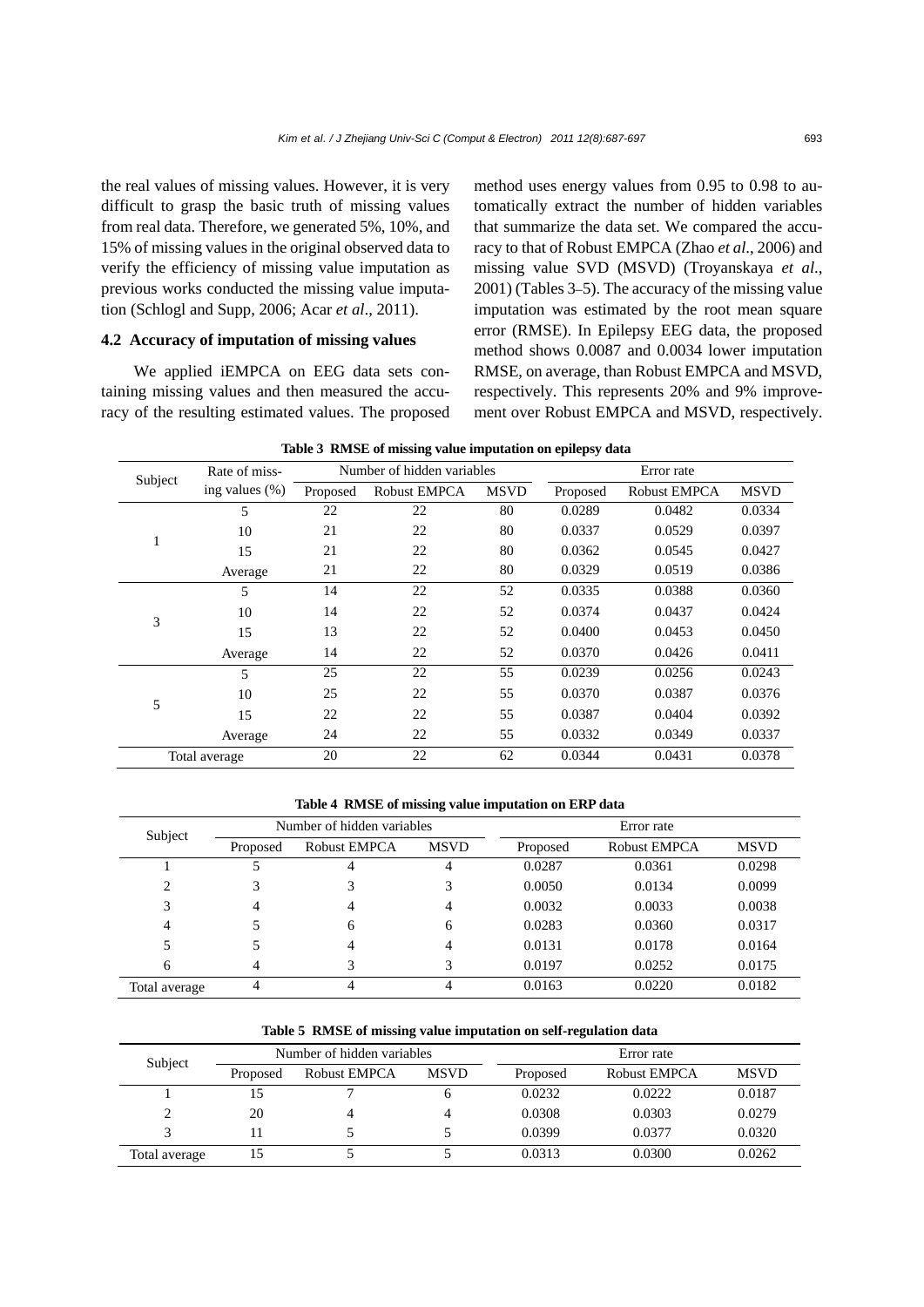The RMSE of MSVD is 12% lower than that of Robust EMPCA. MSVD uses 52 to 80 hidden variables for Epilepsy EEG data when it contains 5% of missing values, while the proposed method uses only 14 to 25 hidden variables (Table 3).

When applying iEMPCA in ERP EEG data, the RMSE of missing value imputation is 0.0055 and 0.0018 lower, on average, than Robust EMPCA and MSVD, respectively. It is 26% and 10% improvement over Robust EMPCA and MSVD, respectively. MSVD exhibits 0.0038 lower RMSE on average than Robust EMPCA (Table 4). The RMSE of MSVD is 17% lower than that of Robust EMPCA. However, in the case of self-regulation EEG data, the error rate of iEMPCA is higher than that of Robust EMPCA and MSVD. MSVD and Robust EMPCA show 16% and 4% higher accuracy, respectively, than the proposed method shown in Table 5. This is probably due to the fact that self-regulation EEG data are linear (Fig. 1), while the proposed method exhibits lower RMSE than MSVD and Robust EMPCA in the case of non-linear data such as Epilepsy EEG and ERP EEG data sets. MSVD shows the lowest RMSE among three methods for self-regulation EEG data.

#### **4.3 Hidden variable detection**

iEMPCA detects hidden variables that summarize large EEG time series data sets. In this work, we compare iEMPCA with MSVD with 5%, 10%, and 15% of missing values in each EEG data set by hidden variable detection. iEMPCA shows similar patterns of hidden variables with recovered values compared with MSVD. The top graph in Fig. 2a is the first hidden variable detected by iPCA on the complete data set. The middle graph in Fig. 2a is the first hidden variable detected by iEMPCA after 5% of missing values were recovered. It shows similar patterns to the top of Fig. 2a. However, the pattern of the bottom graph of Fig. 2a, which shows the first hidden variable by MSVD after 5% of missing values were recovered by MSVD, differs from that of the top graph. MSVD is known to be the best existing method to estimate missing values for linear data (Troyanskaya *et al*., 2001). However, as seen from the above results, MSVD has fewer precise patterns close to the values of the original data compared to the iEMPCA method. Graphs in Fig. 2b show the first hidden variable of the first session data set of subject 1 on the ERP EEG data.



Non-linear data: epilepsy EEG data (a) and ERP EEG data (b); linear data: self-regulation EEG data (c)

When comparing the pattern of the hidden variable detected by the three methods, iPCA and the proposed method can definitely divide each other in four different tasks. However, MSVD fails to detect the task division. Fig. 2c shows the first hidden variable of the first session data set of subject 1 on self-regulation EEG data. In the case of Fig. 2c, all three methods show similar patterns.

#### **4.4 CPU time and computation complexity**

The cost of iEMPCA is  $O(r \cdot k)$ , where *r* is the number of iterations and *k* is the number of hidden variables. In contrast, the complexity of MSVD is  $O(r \cdot m \cdot n)$ , where *m* is the number of samples and *n* is the dimensionality of *X*. Therefore, the proposed method requires less memory than MSVD. In this experiment, 5% of each data set is treated as missing values. We compare the proposed method to MSVD and iPCA. iPCA uses the original data without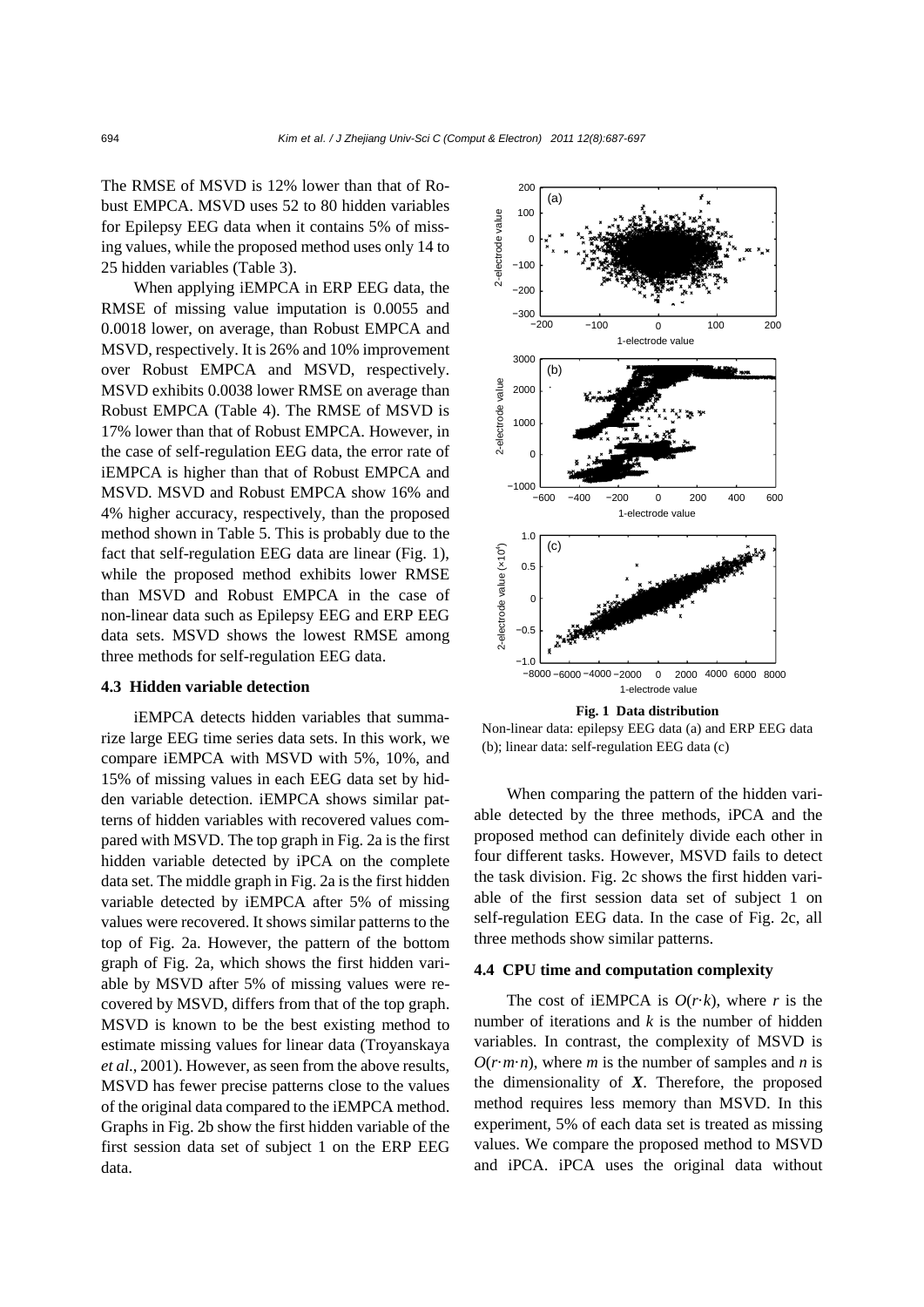missing values, because it expects only complete data and does not take missing values into account. When applied to data with missing values, iPCA cannot obtain a correct experimental result.



**Fig. 2 Comparison of the detected first hidden variable** (a) Epilepsy EEG data; (b) First session data set on ERP EEG data; (c) First session on self-regulation EEG data. In each subfigure, from top to bottom: iPCA (original data), the proposed method (missing rate: 5%), MSVD (missing rate: 5%)

Fig. 3 shows the learning time of Epilepsy EEG, ERP EEG, and self-regulation EEG data. MSVD exhibits the longest execution time, since this approach must use all the data from data 1 to data *t* to learn if the new data *t*+1 enter the system. However, iPCA and our proposed method do not need as much learning time, since given new data *t*+1 they use weights and initial values at time point *t*. Therefore, iEMPCA can solve the problem of long processing time and limited memory by estimating missing values in real time.



**Fig. 3 Learning time measurement for epilepsy (a), ERP** 

#### **5 Conclusions**

We propose iEMPCA for multiple time sequences that contain missing values. iEMPCA automatically estimates missing values, and summarizes by finding of hidden variables. It estimates the approximation values of missing values and distinguishes the specific pattern using discovered hidden variables. The reduction of data based on the hidden variables can be used as learning data. The proposed method reduces the memory requirement, since it can discover the hidden variables after automatically estimating missing values in real time. iEMPCA is more accurate than other methods for the imputation of missing values in the case of non-linear data. Therefore, approximation for missing values in large quantities of EEG time series data can be estimated close to the original data. Multivariate temporal EEG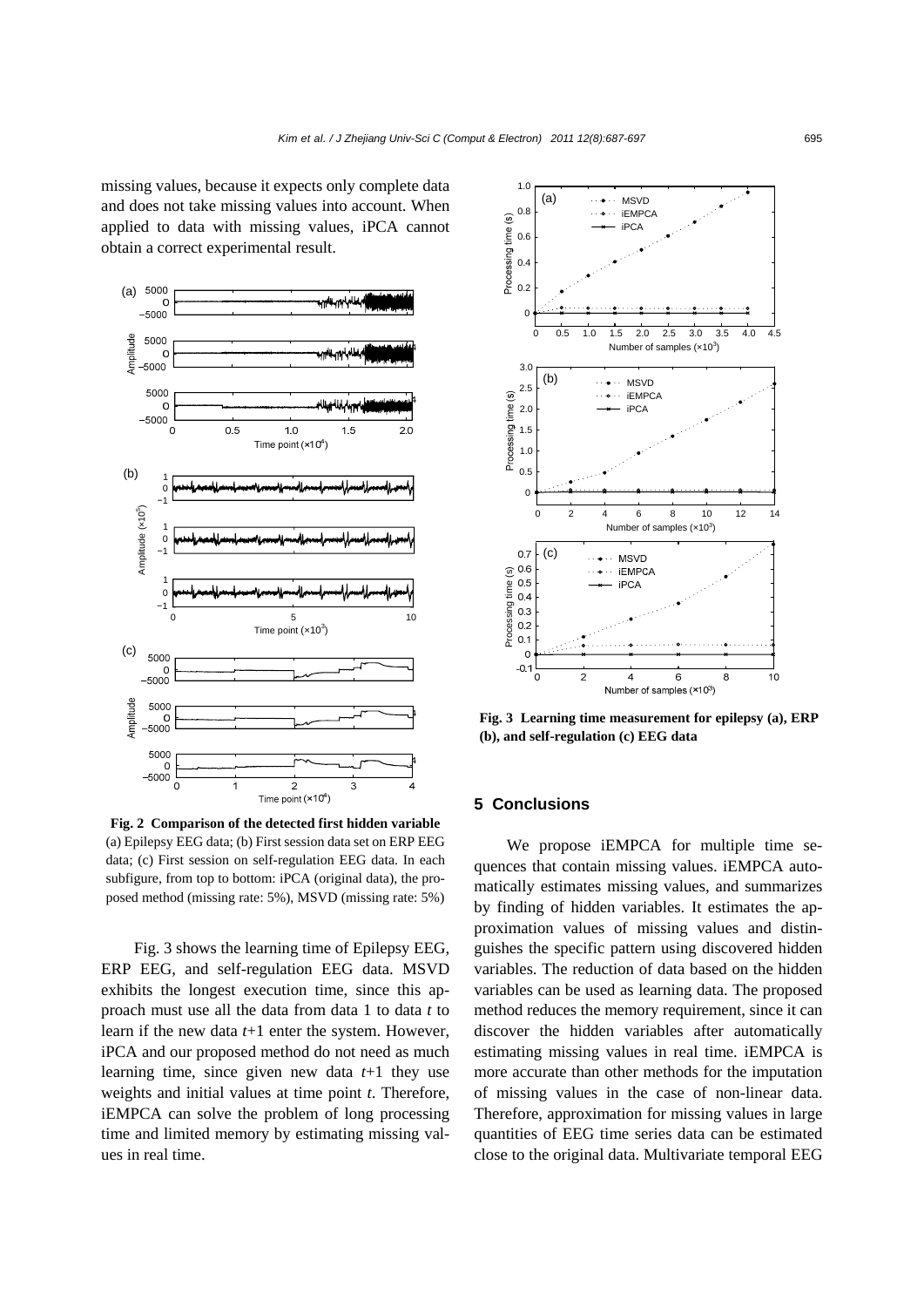can be summarized using a few hidden variables through our method. Moreover, the proposed method can reduce the processing complexity and memory requirement.

#### **References**

- Abdala, O.T., Saeed, M., 2004. Estimation of missing values in clinical laboratory measurements of ICU patients using a weighted *K*-nearest neighbors algorithm. *Comput. Cardiol.*, **31**:693-696. [doi:10.1109/CIC.2004.1443033]
- Acar, E., Dunlavy, D.M., Kolda, T.G., Mørup, M., 2011. Scalable tensor factorizations for incomplete data. *Chemometr. Intell. Lab. Syst.*, **106**(1):41-56. [doi:10.1016/j.chemolab. 2010.08.004]
- Adams, E., Walczak, B., Vervaet, C., Risha, P.G., Massart, D.L., 2002. Principal component analysis of dissolution data with missing elements. *Int. J. Pharm*., **234**(1-2):169-178. [doi:10.1016/S0378-5173(01)00966-8]
- Al-Deek, H.M., Venkata, C., Chandra, S.R., 2004. New algorithms for filtering and imputation of real-time and archived dual-loop detector data in I-4 data warehouse. *Trans. Res. Rec*. *J. Transp. Res. Board*, **1867**:116-126. [doi:10.3141/1867-14]
- Ching, W.K., Li, L., Tsing, N.K., Tai, C.W., Ng, T.W., Wong, A.S., Cheng, K.W., 2010. A weighted local least squares imputation method for missing value estimation in microarray gene expression data. *Int. J. Data. Min. Bioinform.*, **4**(3):331-347. [doi:10.1504/IJDMB.2010.033524]
- Dempster, A.P., Laird, N.M., Rubin, D.B., 1977. Maximum likelihood from incomplete data via the EM algorithm. *J. R. Stat. Soc. Ser. B*, **39**(1):1-38.
- Dixon, J.K., 1979. Pattern recognition with partly missing data. *IEEE. Tran. Syst. Man. Cybern*., **9**(10):617-621. [doi:10. 1109/TSMC.1979.4310090]
- Graham, J.W., 2009. Missing data analysis: making it work in the real world. *Ann. Rev. Psychol*., **60**(1):549-576. [doi:10.1146/annurev.psych.58.110405.085530]
- Graham, J.W., Olchowski, A.E., Gilreath, T.D., 2007. How many imputations are really needed? Some practical clarifications of multiple imputation theory. *Prev. Sci.*, **8**(3):206-213. [doi:10.1007/s11121-007-0070-9]
- Horton, N.J., Lipsitz, S.R., 2001. Multiple imputation in practice: comparison of software packages for regression models with missing variables. *Am. Stat.*, **55**(3):244-254. [doi:10.1198/000313001317098266]
- Janssen, K.J.M., Vergouwe, Y., Donders, A.R.T., Harrell, F.E.Jr., Chen, O., Grobbee, D.E., Moons, K.G.M., 2009. Dealing with missing predictor values when applying clinical prediction models. *Clin. Chem*., **55**(5):994-1001. [doi:10.1373/clinchem.2008.115345]
- Little, R.J.A., Rubin, D.B., 2002. Statistical Analysis with Missing Data (2nd Ed.). John Wiley and Sons, New York, p.200-222.
- Musil, C.M., Warnerm, C.B., Yobas, P.K., Jones, S.L., 2002. A comparison of imputation techniques for handling missing data. *West. J. Nurs. Res.*, **24**(7):815-829. [doi:10.1177/

019394502762477004]

- Ni, D., Leonard, J.D., Guin, A., Feng, C., 2005. Multiple imputation scheme for overcoming the missing values and variability issues in ITS data. *J. Transp. Eng*., **131**(12): 931-938. [doi:10.1061/(ASCE)0733-947X(2005)131:12 (931)]
- Norazian, M.N., Shukri, Y.A., Azam, R.N., Al Bakri, A.M.M., 2008. Estimation of missing values in air pollution data using single imputation techniques. *ScienceAsia*, **34**(3):341-345. [doi:10.2306/scienceasia1513-1874.2008. 34.341]
- Pan, J.Y., Kitagawa, H., Hamamoto, M., Faloutsos, C., 2004. AutoSplit: Fast and Scalable Discovery of Hidden Variables in Stream and Multimedia Databases. 8th Pacific-Asia Conf. on Knowledge Discovery and Data Mining, p.519-528. [doi:10.1007/978-3-540-24775-3\_62]
- Papadimitriou, S., Sun, J., Faloutsos, C., 2005. Streaming Pattern Discovery in Multiple Time-Series. 31st Int. Conf. on Very Large Data Bases, p.697-708.
- Raghunathan, T.E., Lepkowksi, J.M., van Hoewyk, J., Solenbeger, P., 2001. A multivariate technique for multiply imputing missing values using a sequence of regression models. *Surv. Methodol.*, **27**(1):85-95.
- Rosenbaum, P.R., Rubin, D.B., 1983. Assessing sensitivity to an unobserved binary covariate in an observational study with binary outcome. *J. R. Stat. Soc. Ser. B*, **45**(2):212- 218.
- Roweis, S., 1998. EM algorithms for PCA and SPCA. *Adv. Neur. Inform. Process. Syst.*, **10**:626-632.
- Rubin, D.B., 1978. Multiple Imputation in Sample Surveys—a Phenomenological Bayesian Approach to Nonresponse. Proc. Survey Research Methods Section, p.20-34.
- Rubin, D.B., 1987. Multiple Imputation for Nonresponse in Surveys. John Wiley & Sons, New York, p.249-250.
- Ryan, C., Greene, D., Cagney, G., Cunningham, P., 2010. Missing value imputation for epistatic MAPs. *BMC Bioinform.*, **11**(1):197-234. [doi:10.1186/1471-2105-11-197]
- Schafer, J.L., 1997. Analysis of Incomplete Multivariate Data. Chapman and Hall, London, p.478-479.
- Schlogl, A., Supp, G., 2006. Analyzing event-related EEG data with multivariate autoregressive parameters. *Progr*. *Brain Res*., **159**:135-147. [doi:10.1016/S0079-6123(06)59009-0]
- Schneider, T., 2001. Analysis of incomplete climate data: estimation of mean values and covariance matrices and imputation of missing values. *J. Climate*, **14**:853-871. [doi: 10.1175/1520-0442(2001)014<0853:AOICDE>2.0.CO;2]
- Sharma, S., Lingras, P., Zhong, M., 2004. Effect of missing values estimations of traffic parameters. *Transp. Plan. Technol.*, **27**(2):119-144. [doi:10.1080/030810604200021 8203]
- Smith, B.L., Scherer, W.T., Conklin, J.H., 2003. Exploring imputation techniques for missing data in transportation management systems. *Transp. Res. Rec. J. Transp. Res. Board*, **1836**:132-142. [doi:10.3141/1836-17]
- Smith, L., 2002. A Tutorial on Principal Components Analysis. Cornell University, USA. Available from http://www.cs. otgo.ac.nz/cosc453/student\_tutorials/principal\_compone